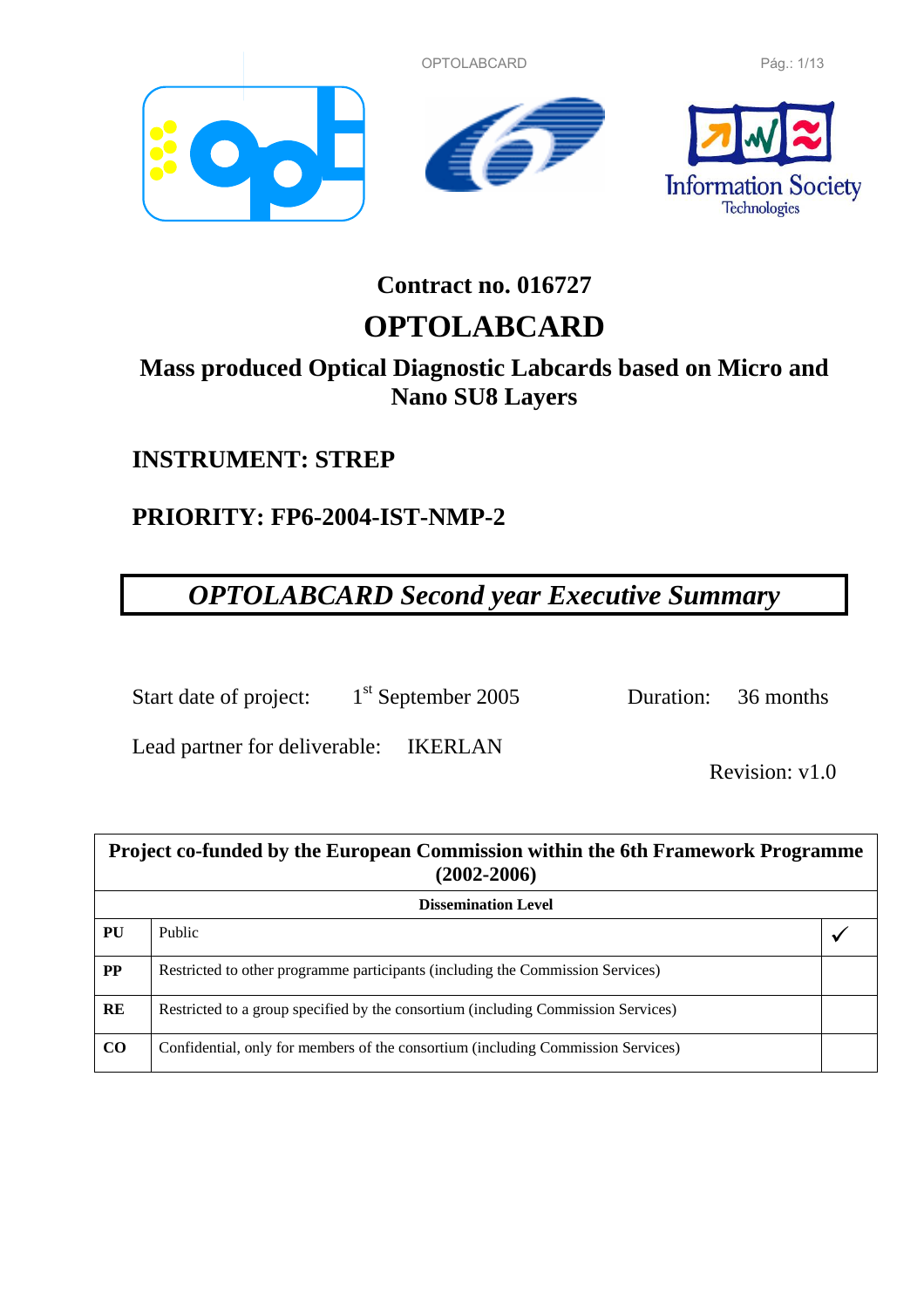





## OPTOLABCARD Coordinator Dr. Jesús M. Ruano-López Microsystems area

## **IKERLAN**

Pº J. M. Arizmendiarrieta, 2 20500 Arrasate-Mondragón (Gipuzkoa) SPAIN

Tel.: +34 943 71 24 00 Fax: +34 943 79 69 44

E-mail: jmruano@ikerlan.es http: www.ikerlan.es

IK4 Research Alliance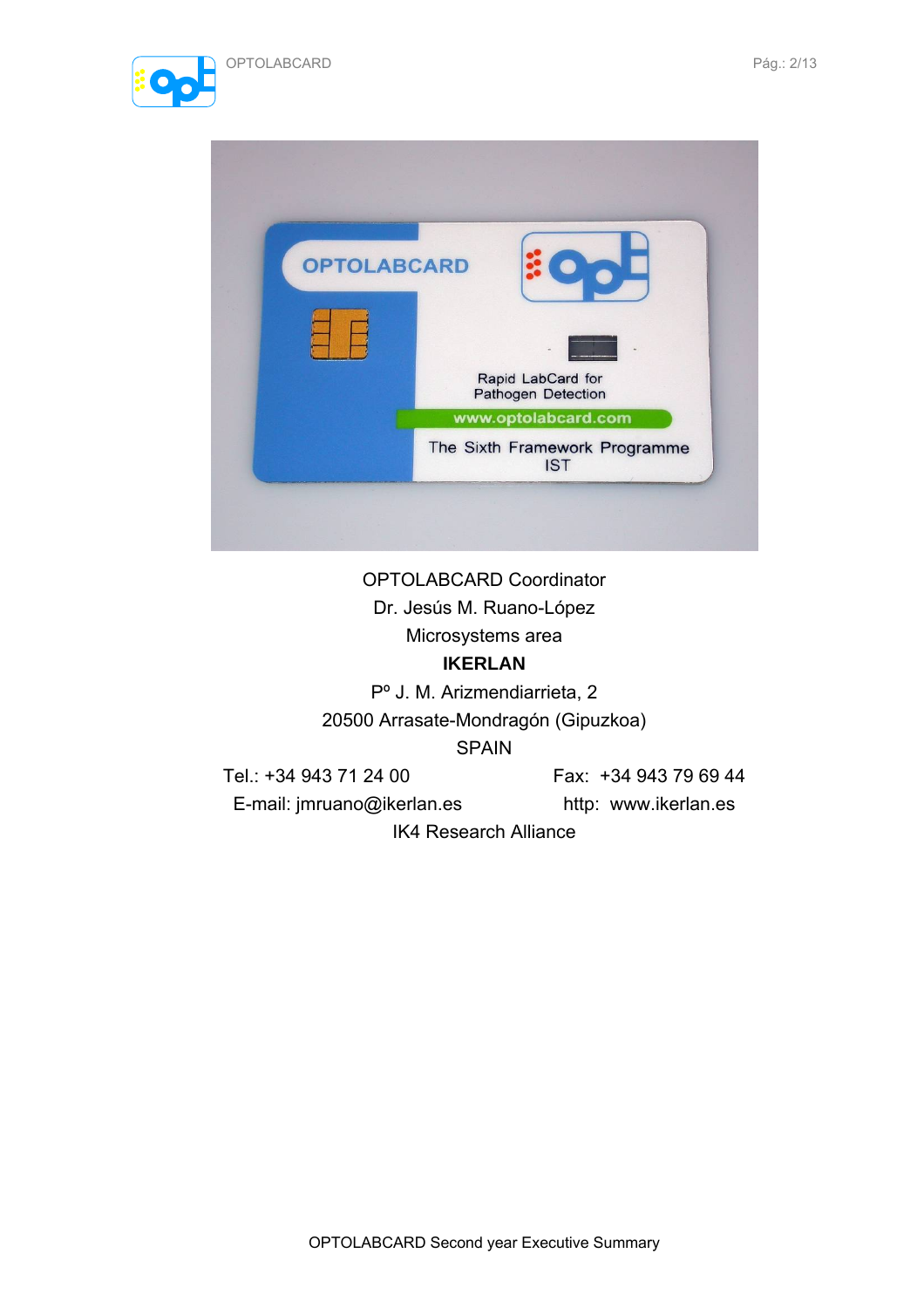

## **INDEX**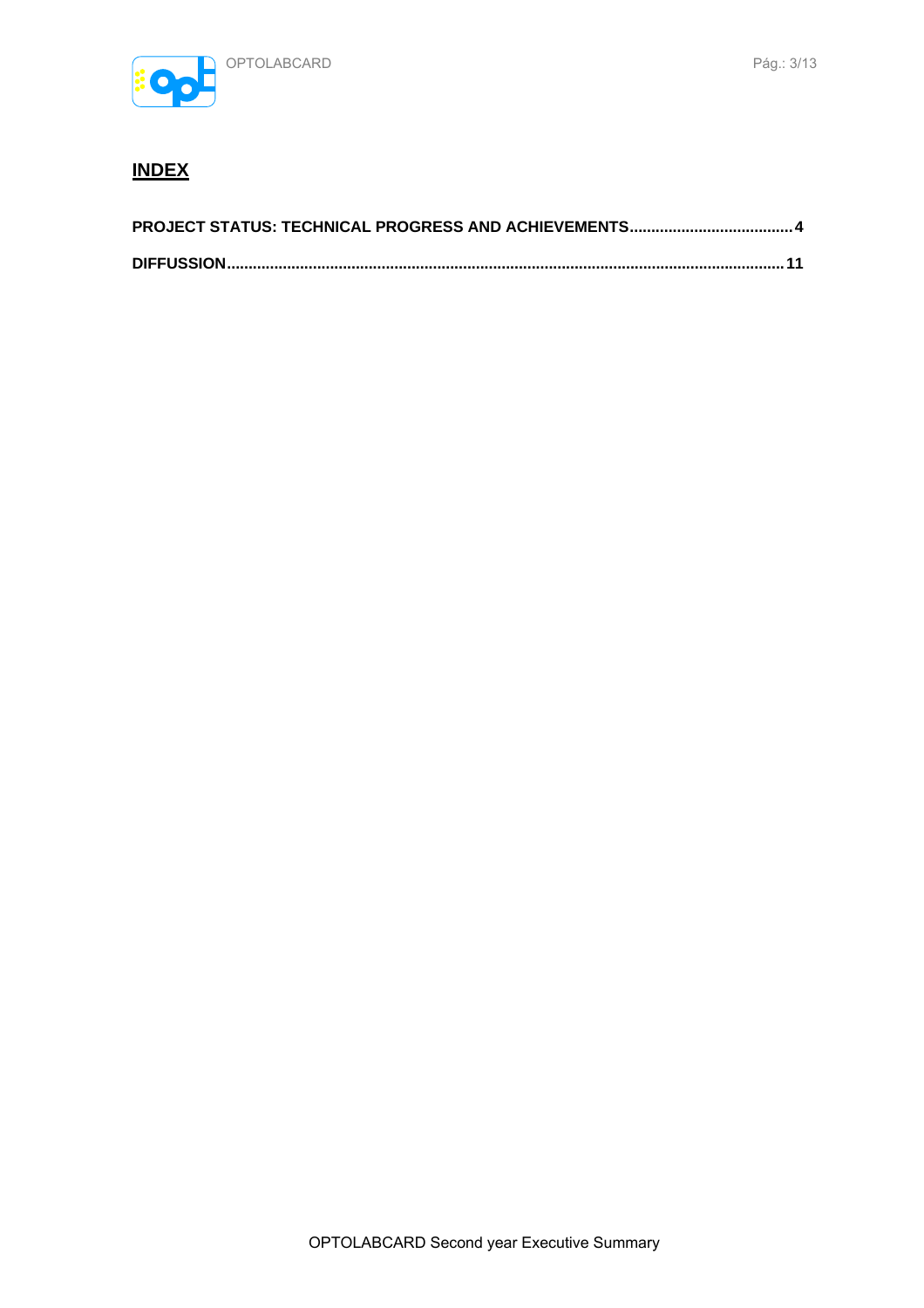

### **PROJECT STATUS: TECHNICAL PROGRESS AND ACHIEVEMENTS**

Last year, we ended up with a wide range of SU8 processes and a first prototype chip where real sample concentration and amplification took place. As a summary, we could say that last year, we provided a first prototype of the chip. This second year we have prepared the components (external valves, heaters, concentration, amplification) to integrate a first functional prototype of the system by November.

Despite this card is an important breakthrough and achievement of the project. It is important to mention that this labcard is currently fabricated by an expensive method even for prototyping. The fabrication is based on a modified Printed Circuit Technology and assembly one by one. The card would be cheaper if standard smartcard fabrication technologies are applied.

Let´s summarise the achievements reached in this second year:

• A set of microfluidic components have been developed based on elastic membranes bonded to the SU8 and on embedded cantilevers in microchannels. The combination of these processes gives us a unique opportunity to fulfil the requirements of the PCR chips. The membranes valves will close the PCR chamber where 1 bar of pressure is generated (no leakage is allowed). The cantilevers' valves will work as flow control direction (some leakage is permitted) and the burst valve and the electrolysis pump will inject the PCR reagents into the chamber. Due to the patenting process carried out at this moment, we can not provide more information of the microfluidic control achievements. In any case a prototype valves have been fabricated as can be seen in Figure 1.



*Figure 1: Picture of the valve prototype* 

• Regarding the stored reagents, it is worthwhile to mention the high level of achievement of this activity. We have freeze dried reagent on chip that then has been used to carry out a PCR. This is as far as we know, the first time that has been achieved. It was necessary the commitment of three partners: MIC, Ikerlan and VET (previously named DFVF) to achieve this result. Special care, dedication and effort were carried out by Dr. Bang from VET to achieve such a high-class results.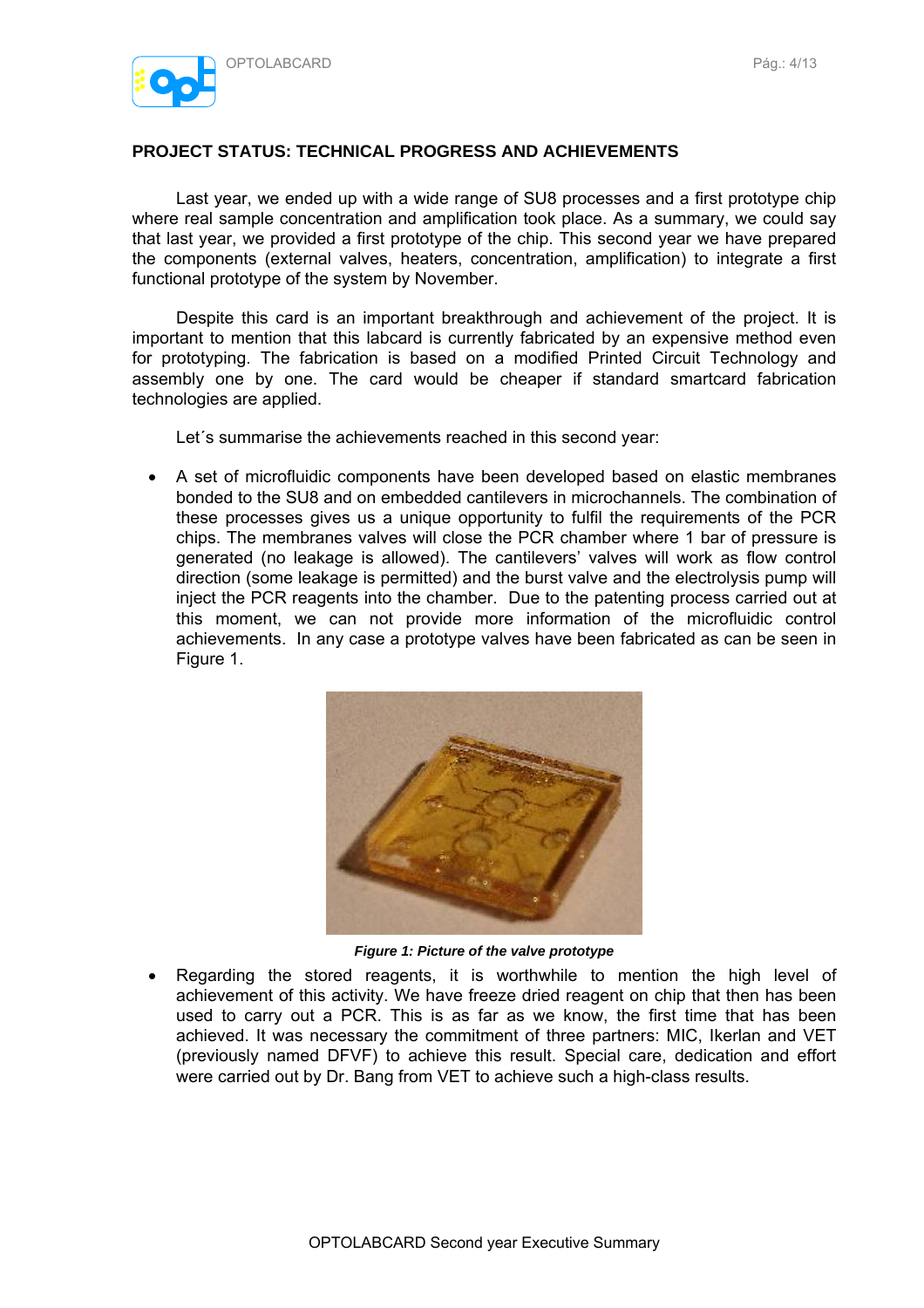

### **A) Freeze-dried and PCR on "Open" chip from MIC**



**B) Freeze-dried and PCR on "Close" chip from IKERLAN**



*Figure 2. On chip Freeze-dried PCR mixture: in A) "open" chip and in B "close" chip and PCR results* 

- On top of that, Ikerlan and Gaiker have been carrying out a gelification on chip under the frame of a Spanish project in collaboration with Biotools S.L. A study was carried out to adapt their gelification process in a closed chip. Preliminary results show that gelification on chip is feasible. However, the sample has not been validated yet by PCR.
- A thorough validation protocol (including sample preparation to specific detection by qPCR) off chip at the laboratory level was carried out by Gaiker, VET and BIOEF. This has allowed to find the right PCR cocktail to ensure a PCR reaction despite of the inhibitory effect of the SU8 and the magnetic beads. Gaiker and BIOEF has optimized a protocol when clinical samples are used, able able to recover *Salmonella typhimurium* cells from inocula containing 10 colony forming of units per mililitre of test sample (stool sample). Gaiker has developed a very specific and highly sensitive *Salmonella* spp. Real-Time PCR assay OFF CHIP (we are able to quantify cell number of a diluted Salmonella isolate, with a detection limit of 1 logarithmic order of colony forming units) and efficiently reproducible.
- The optical readout instrumentation co-working with Real-Time PCR disposable chip has been successfully developed and tested. The detection limit of DNA is  $3 - 5$  ng/ml what, is sufficient to fulfil project requirements. The system is made of commercially accessible components, the key component is new informatics method of data collection and processing with a use of the specialized software co-working with the developed instrumentation for the real-time analysing of the fluorescence signal which has been developed by us. The Real-Time PCR amplification of the DNA of Campylobacter bacteria has been successfully carried out and characterized using this optical setup. Currently, the best solution is application of IKERLAN Gaiker chip, where high detection limits and easy laser light coupling have been achieved. (Figure 3).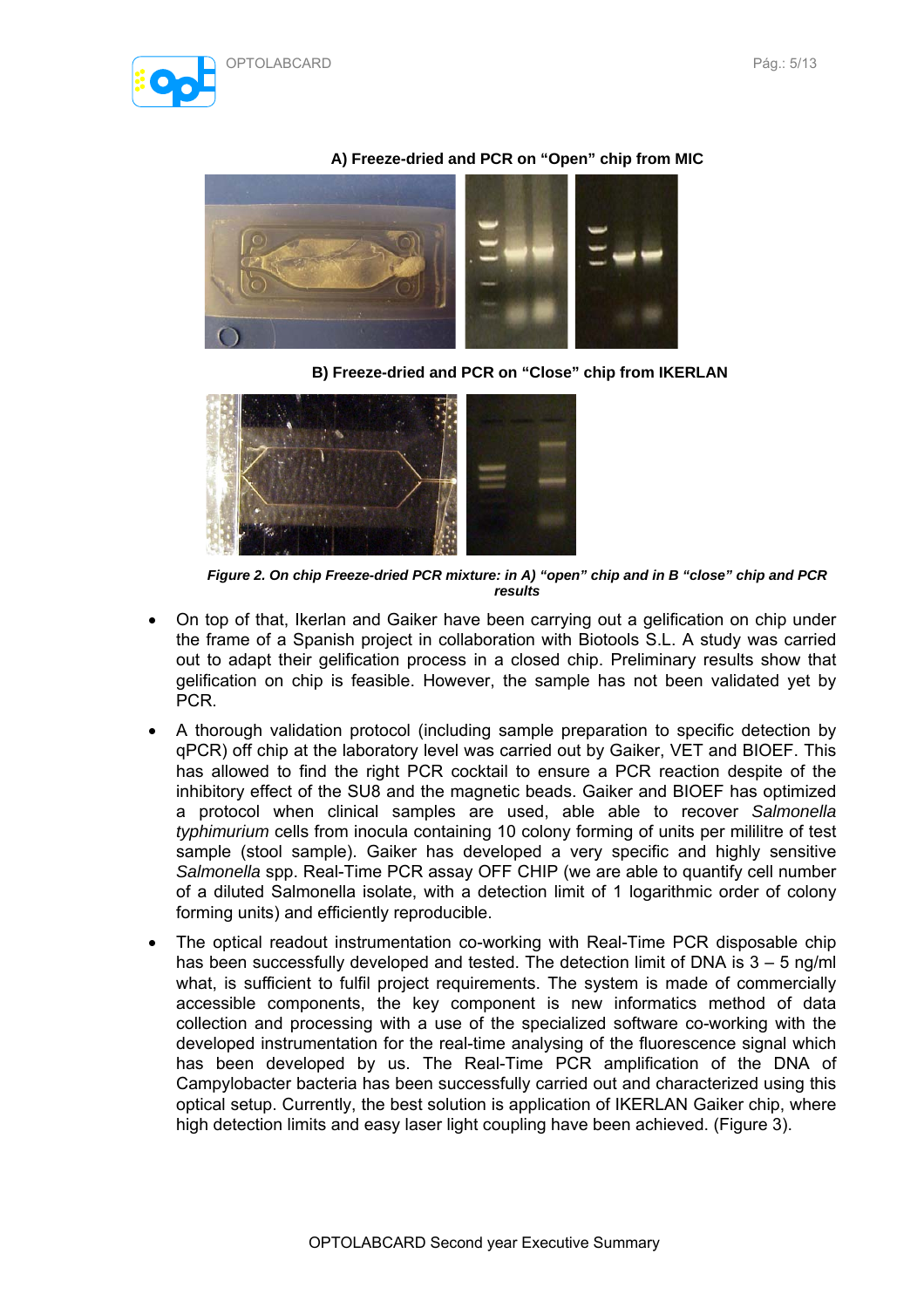



Figure 3. The measurement set-up with IKERLAN chip and side-wall edge coupling of laser light: a) scheme, b) view of the stand, c) detail of the stand – the CCD module positioned a few millimetres above the chip

• A thorough optical characterisation has been carried out demonstrating that we have enough sensitivity to carry out real time PCR. In that respect, as previously the salmon sperm DNA (2,5 ng/ml – 2,5 µg/ml) and TO-PRO 3 (0,5 µM) were used in tests. The detection limit was about 5 ng/ml (Figure 4 and Figure 5). This result shows that the direct coupling of the light did not cause decreasing of the detection limits (in comparison to result obtained with MIC DTU chip), the sensitivity of this configuration meets all of the specifications of the OPTOLABCARD project.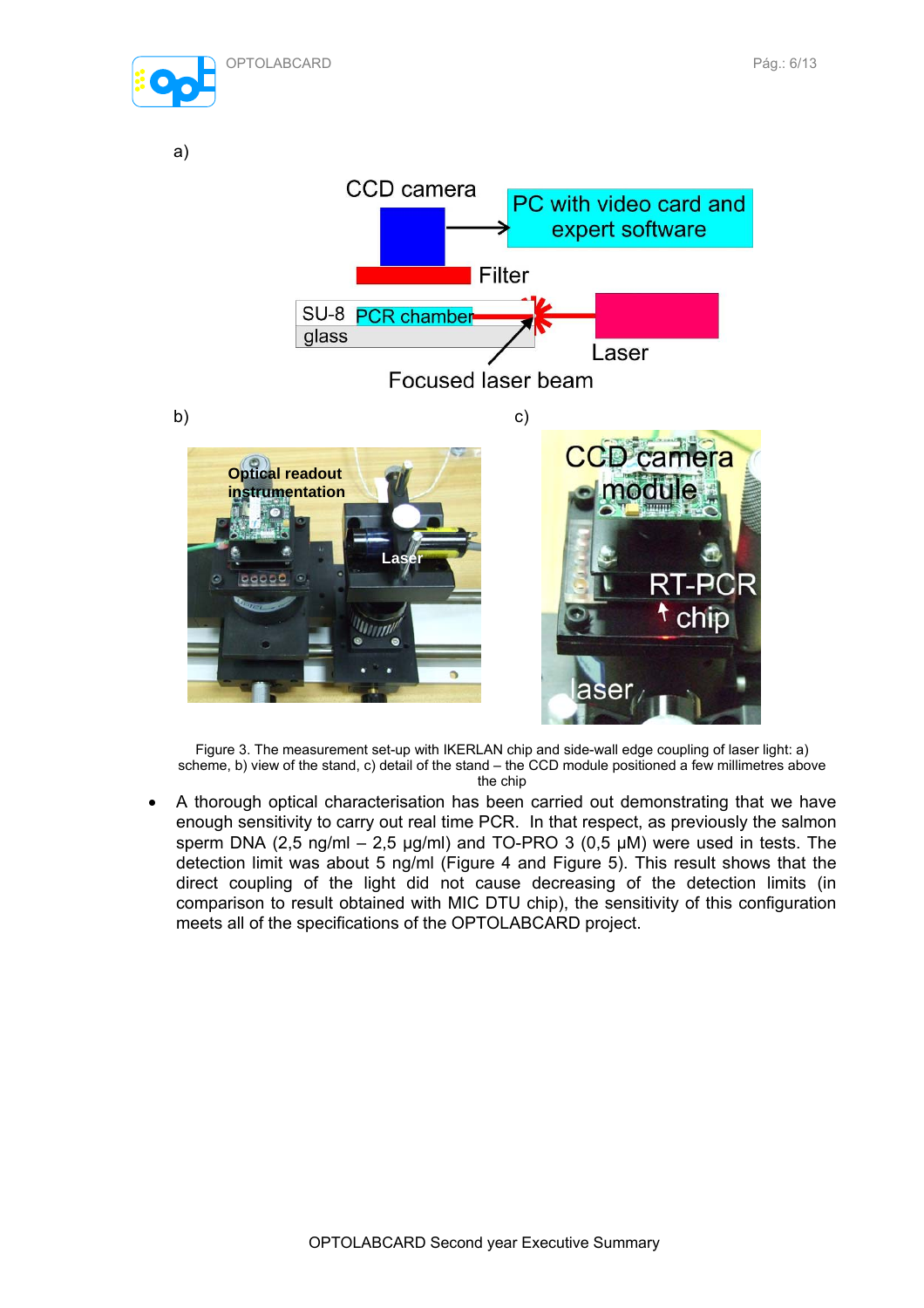





Figure 4. The chip at tests (left) and enlarged PCR chamber sector. Areas of analysis justified by the software marked with squares.



Figure 5. Fluorescence intensity as function of DNA concentration

• Several improvements were achieved in comparison with last year: (i) less PCR mixture (from 2.5 µl to 0.6 µl) was required; (iv) less time (25 minutes) was needed for the complete analysis and (v) a higher sensibility (CT=15 vs CT= 19) was obtained. See Figure 6.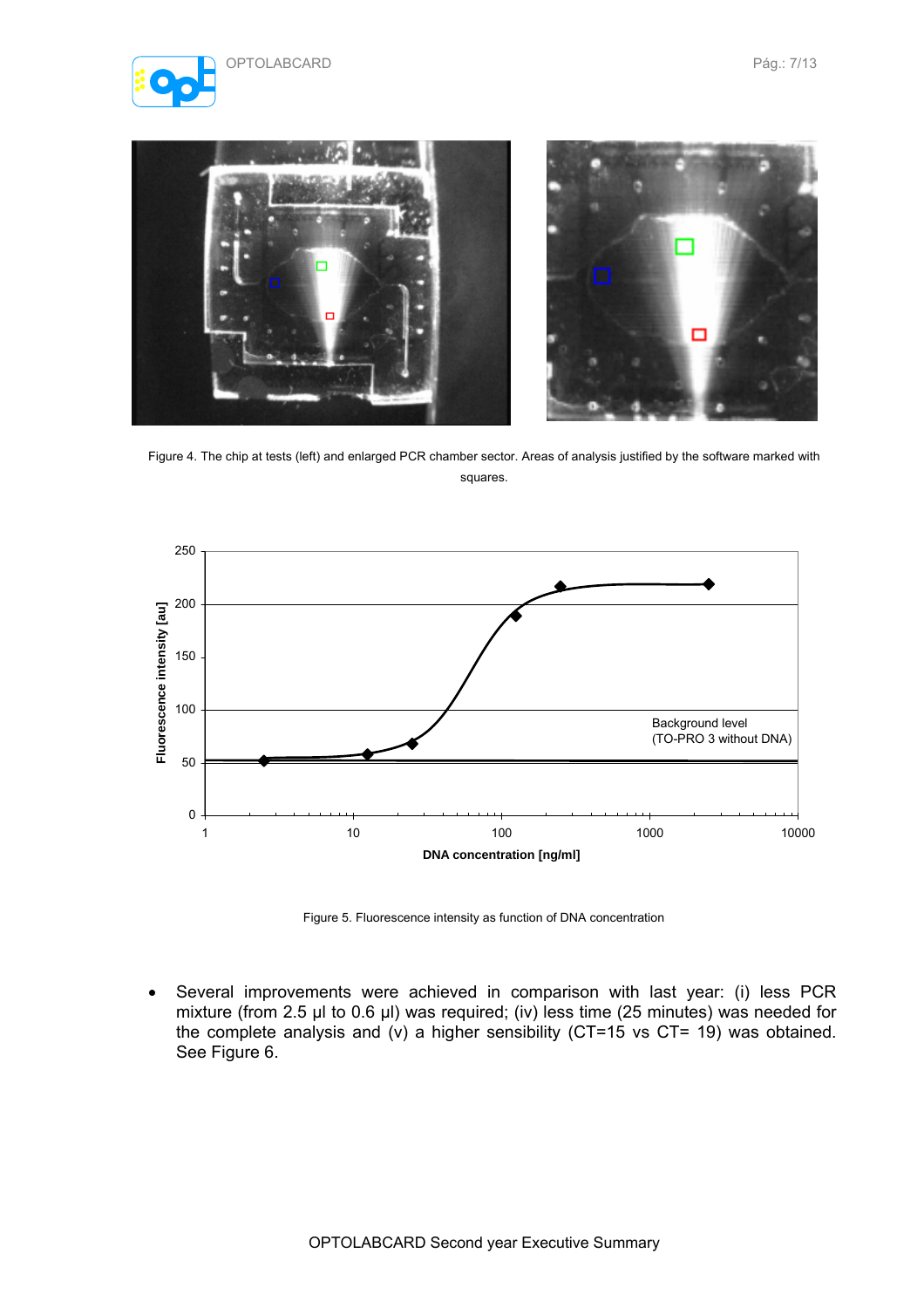





Figure 6: Summary of the improvements carried out regarding the one chamber approach

• The PCR chip size has been from 3.36 cm<sup>2</sup> to 1cm<sup>2</sup>. (See Figure 7).



Figure 7. Comparison of the first year and second year chip Left) Schematic top view of the SU-8 chip. It consists of a rhombus shape microchamber, a resistive Ti/Pt sensor and two parallel heaters; Right) Picture of the chip

• This smaller chip has been also packaged following the same concept that the used in the previous design. Nevertheless in this case, the capsule can be open or close without the need of screws. It uses a latch or bolt.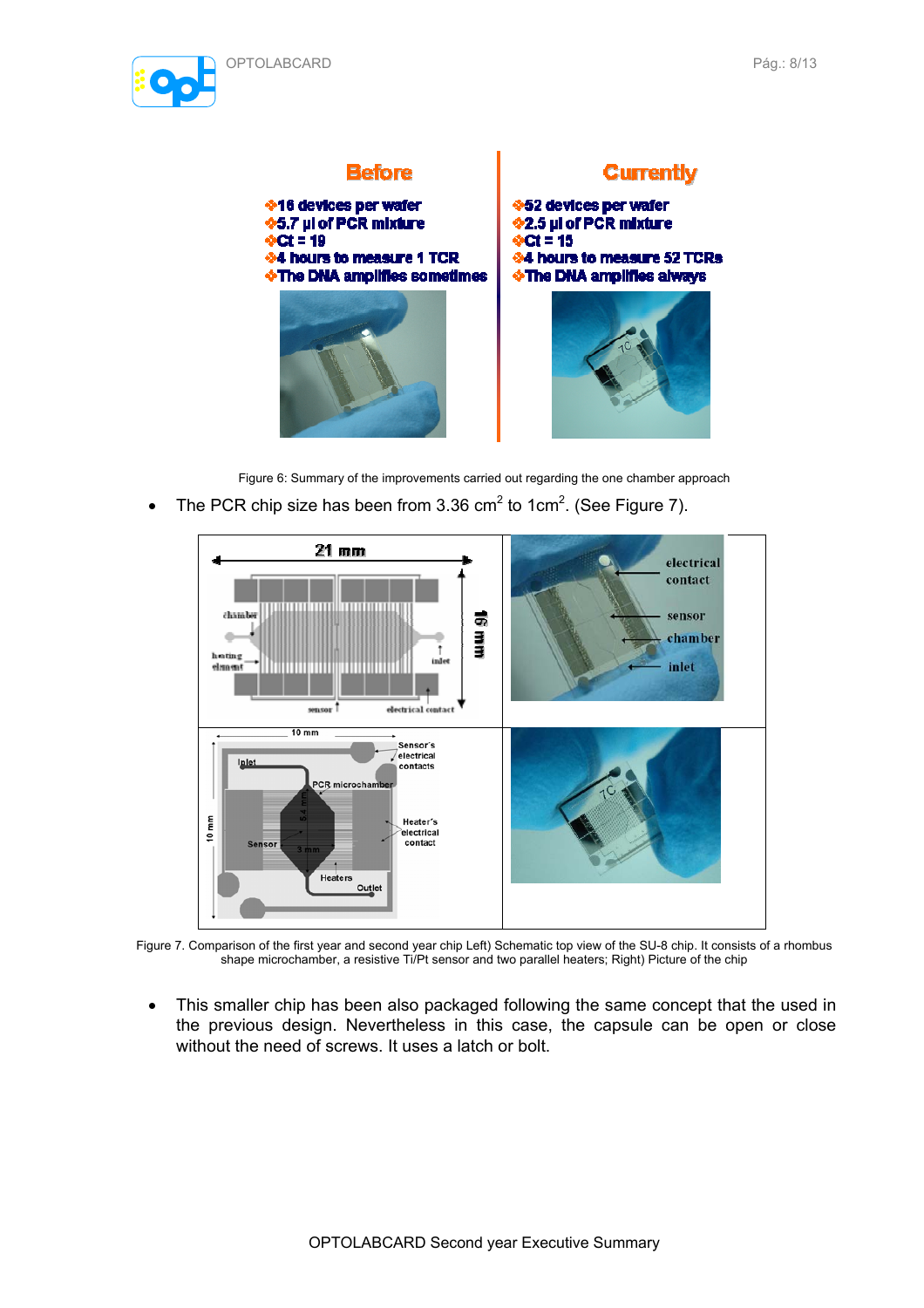



Figure 8. Photographs of the fabricated PCR microdevices: closed and open packaged device.

• This second year we have fabricated and package a SU8 chip in a Smart Card as can be seen in the figure:



- A business model with a strategy to place the above presented product and process potential into the targeted market has been designed. This strategy combine a portfolio able to assure the R&D investments and technology skills on microfluidics and process know-how needed to perform the shift from small lot "hanging fruit" opportunities (present opportunities) to the "pot of gold" opportunities, usually related with mass production skills (see exploitation plan deliverable).
- In order to get a high robustness during qPCR assays, an internal amplification control (IAC) is being included. In a PCR without an IAC, a negative response (no band or signal) can mean that there was no target sequence present in the reaction. But it could also mean that the reaction was inhibited due to malfunction of the thermal cycler, incorrect PCR mixture, poor polymerase activity, and, not least, the presence of inhibitory substances in the sample matrix. Conversely, in a PCR with an IAC, a control signal will always be produced when there is no target sequence present. When neither IAC signal nor target signal is produced, the PCR has failed. Thus, when a PCR-based method is used in routine analysis, an IAC, if the concentration is adjusted correctly, will indicate false-negative results. It is the false-negative results that turn a risk into a threat for the population, whereas a false-positive result merely leads to a clarification of the presumptive results by retesting the sample. GAIKER is working in the IAC design.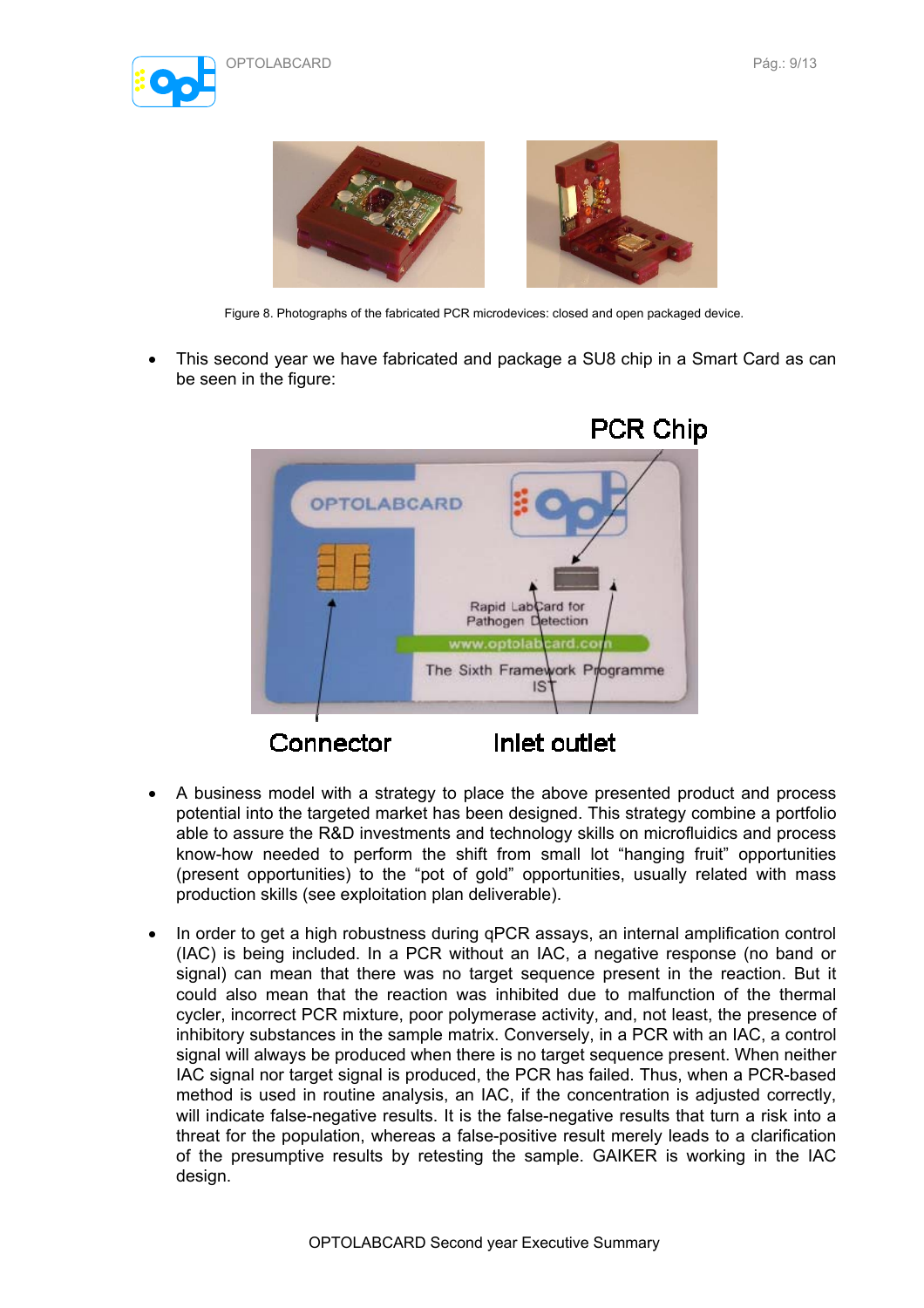



Figure 9. Genetic construction for IAC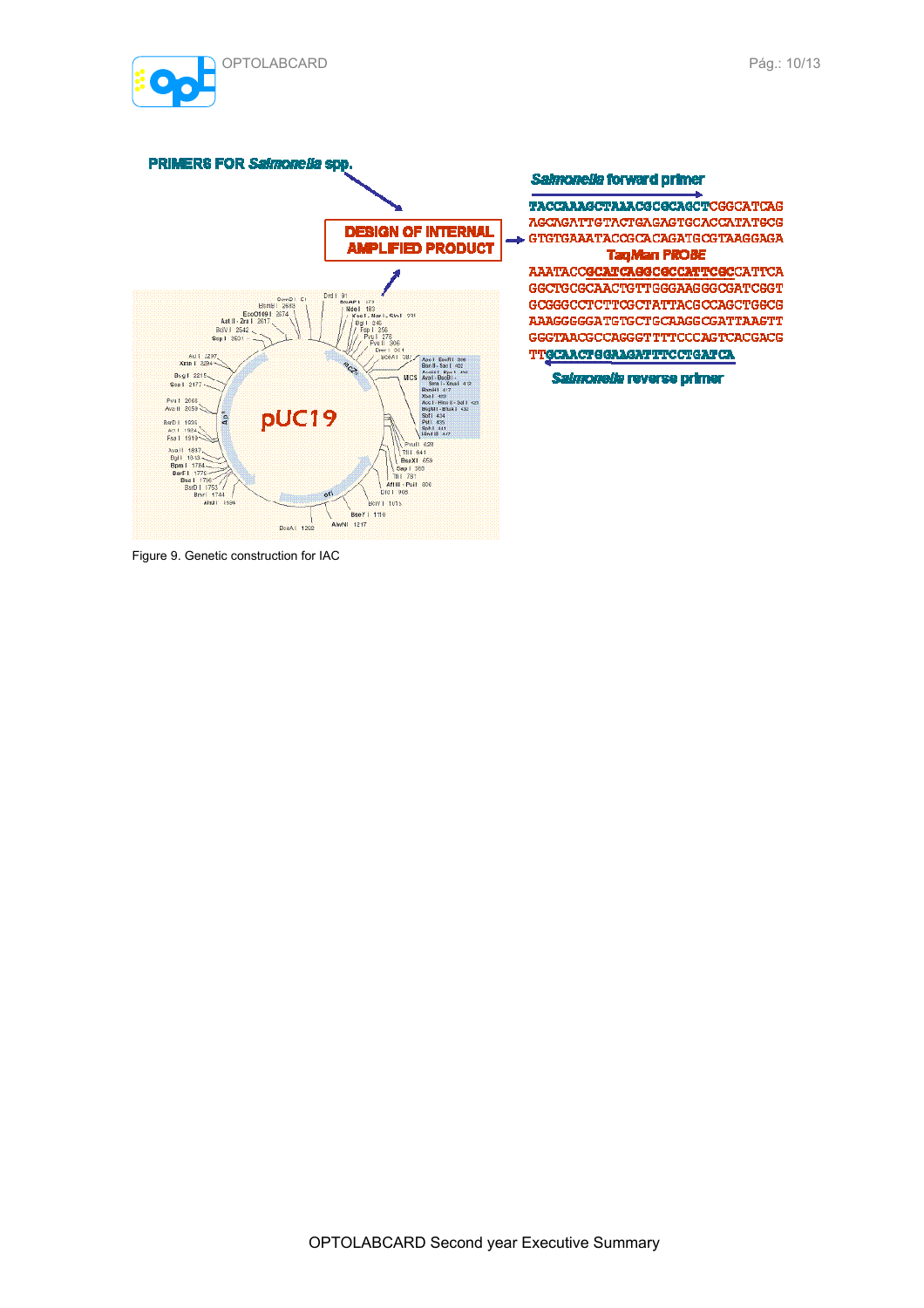

#### **DIFFUSSION**

In the second year of the project, the consortium has participated and attended the following conferences:

- 1) Transducers/Eurosensors 2007 in Lyon, France, on 10-14, June, 2007
- 2) MNE 2007 in Copenhagen, Denmark, on 23-26 September, 2007
- 3) MicroTAS 2007, in Paris, France, on 7-11 October 2007

For publications, the consortium has been involved in preparation and join publication on the following papers:

#### *A. Journal papers:*

- Kristian Smistrup, Minqiang Bu, Anders Wolff, Henrik Bruus, Mikkel Fougt Hansen, Theoretical analysis of a new, efficient microfluidic magnetic bead separator based on magnetic structures on multiple length scales, Microfluidics and Nanofluidics, In press. DOI: 10.1007/s10404-007-0213-0
- Minqiang Bu, Troels Balmer Christensen, Kristian Smistrup, Anders Wolff, Mikkel Fougt Hansen, Characterization of a Microfluidic Magnetic Bead Separator for High-Throughput Applications, Sensors and Actuators A: Physics, in review
- Minqiang Bu, Kristian Smistrup, Anders Wolff, Mikkel Fougt Hansen, Parametric study on a microfluidic magnetic bead separator for high-throughput applications, Draft has been prepared and to be submitted to Journal of Micromechanics and **Microengineering**
- T.B. Christensen, C. M Pedersen, D.D. Bang, and A. Wolff (2007). Sample preparation by cell guiding using negative dielectrophoresis. Microelectronic Engineering 84: 1690-1693.
- Gudnason H., Matin Dufva, D.D. Bang and Anders Wolff (2007). Camparison of multiple DNA dyes for real-time PCR and investigation of the effect of dye concentration on amplification and DNA melting curve analysis (Accepted for publication in Nucleic Acid Research)
- Jesus M.Ruano-Lopez. Fabrication strategies to integrate 3D microfluidic networks with biosensors to manufacture Lab on a Chip devices. Measurement + Control, Vol.40, No. 4, pp. 111-115
- Maria Agirregabiria, Francisco Javier Blanco, Javier Berganzo, Asier Fullaondo, Ana María Zubiaga, Kepa Mayora, Jesús Miguel Ruano-López. Sodium dodecyl sulfate-capillary gel electrophoresis of proteins in microchannels made of SU-8 films. Electrophoresis, Vol.27, No. 18, pp. 3627-3634
- F J Blanco, M Agirregabiria, J Berganzo, K Mayora, J Elizalde, A Calle, C Dominguez and L M Lechuga, Microfluidic-optical integrated CMOS compatible devices for label-free biochemical sensing, Journal of Micromechanics and Microengineering, Vol.16, No.5, pp. 1006-1016

#### *B. Conference proceedings:*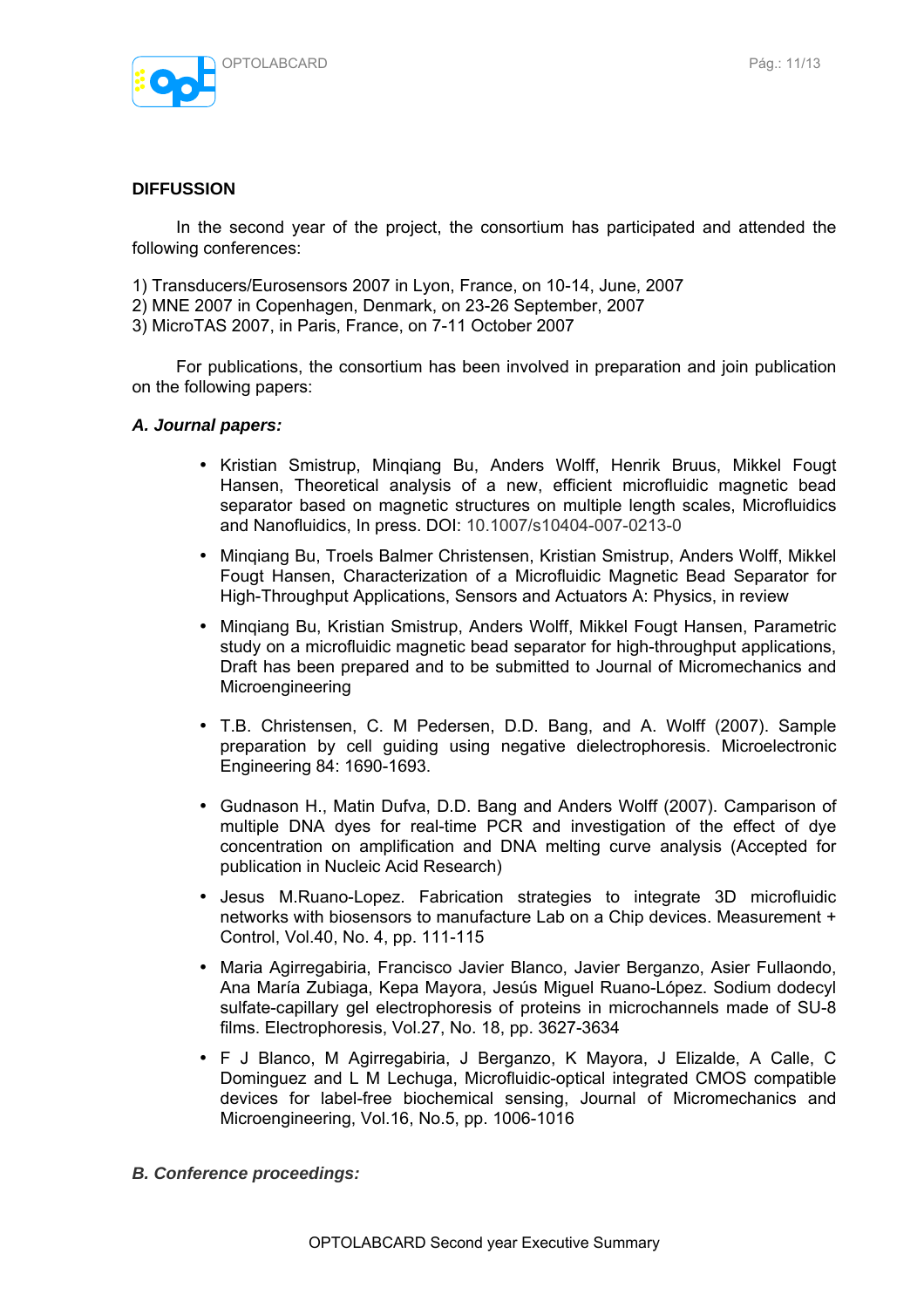

- Minqiang Bu, Troels Balmer Christensen, Kristian Smistrup, Anders Wolff, Mikkel Fougt Hansen, Theoretical and experimental investigation on the capturing behaviour of a novel microfluidic magnetic bead separator for high-throughput applications, in Proceeding of Micro and Nano Engineering (MNE2007), Copenhagen, Denmark, September 23-26, 2007, accepted
- R. Walczak, J. A. Dziuban, J. Koszur, A. Wolff, D. D. Bang and M. Bu, CCD camera-based optical readout system for RT-PCR DNA analyzer: towards rapid and cheap detection of pathogens in food and clinical samples in nanograms per millilitre concentration of DNA, in: Proceedings of MicroTAS'07, Paris, France, October 11-14, 2007, accepted
- Monica Brivio, Yiping Li, Bastian Gaardsvig Kjeldsen, Jakob Leffland Reimers, Minqiang Bu, Dang Duong Bang, Anders Wolff, A simple and effective method for on-chip storage of reagents: towards lab-on-a-chip system for point-of-care genetic diagnostics, in: Proceedings of MicroTAS'07, Paris, France, October 11- 14, 2007, accepted
- Minqiang Bu, Troels B. Chirstensen, Kristian Smistrup, Mikkel F. Hansen, Anders Wolff, A high-throughput SU-8 microfluidic magnetic bead separator, in: Proceedings of Transducers'07, Lyon, France, June 10-14, 2007, pp. 1773-1776.
- Minqiang Bu, Kristian Smistrup, Mikkel F. Hansen, Anders Wolff, Design and FEM simulation of a microfluidic magnetic bead separator, in: Proceedings of Micro and Nano Engineering (MNE2006), Barcelona, Spain, September 17-20, 2006, pp. 431-432.
- María Agirregabiria, Dolores Verdoy, Javier Berganzo, Luis J.Fernandez, Garbiñe Olabarria, Josu Berganza, María Pascual de Zulueta, Paloma Aldamiz-Echevarria, Kepa Mayora and Jesús Miguel Ruano-López. Concentration, purification, lysis and real-time PCR on a single SU-8 microchamber for rapid detection of Salmonella spp. In faeces. The 11th International Conference on Miniaturized Systems for Chemistry and Life Sciences, microTAS 2007 Conference, 7-11October, Paris ( France )
- María Tijero, Luis José Fernández, Jesús Miguel Ruano-López, Kepa Mayora, María Velia Rodríguez, and Jorge Elizalde. Magnetic microvalve with biocompatible surfaces using electrochemical deposition and passivation. The 11th International Conference on Miniaturized Sstems for Chemistry and Life Sciences, microTAS 2007 Conference, 7-11 October, Paris (France).
- G.Olabarria, A.Voigt, M.F.Lagerros, A.Wolff, J.Dziuban, I.Minguez, E.Pérez-Trallero, M.Wimplinger, D.D.Bnag, J.M.Ruano-López. Mass Produced Optical Diagnostic Labcards Based on Micro and Nano SU8 Layers (OPTOLABCARD). MINOS-EURONET Conference (Invited Speaker), Bucharest, 24th May 2007
- R. Walczak, J. A. Dziuban, A. Wolff, J. Koszur, Optical DNA detection In nanograms range for Real-time PCR metod realized by the use of lab-on-chip techique: firs approach toward cheap and mass-produced ford pathoigens detection (Optyczna detekcja DNA w zakresie nanogramów dla metody real-time PCR realizowanej z wykorzystaniem techniki lab-on-chip: pierwszy krok w kierunku taniego i masowego detektora skażeń żywności), regular presentation, Proc. of the I National Nanotechnology Conference, 26-26 April 2007, Wrocław, Poland
- R. Walczak, S. Bargiel, J. A. Dziuban, J. Koszur, Fluorescence DNA analyzer based on silicon-glass nanovolume detector and optical microspectrometer